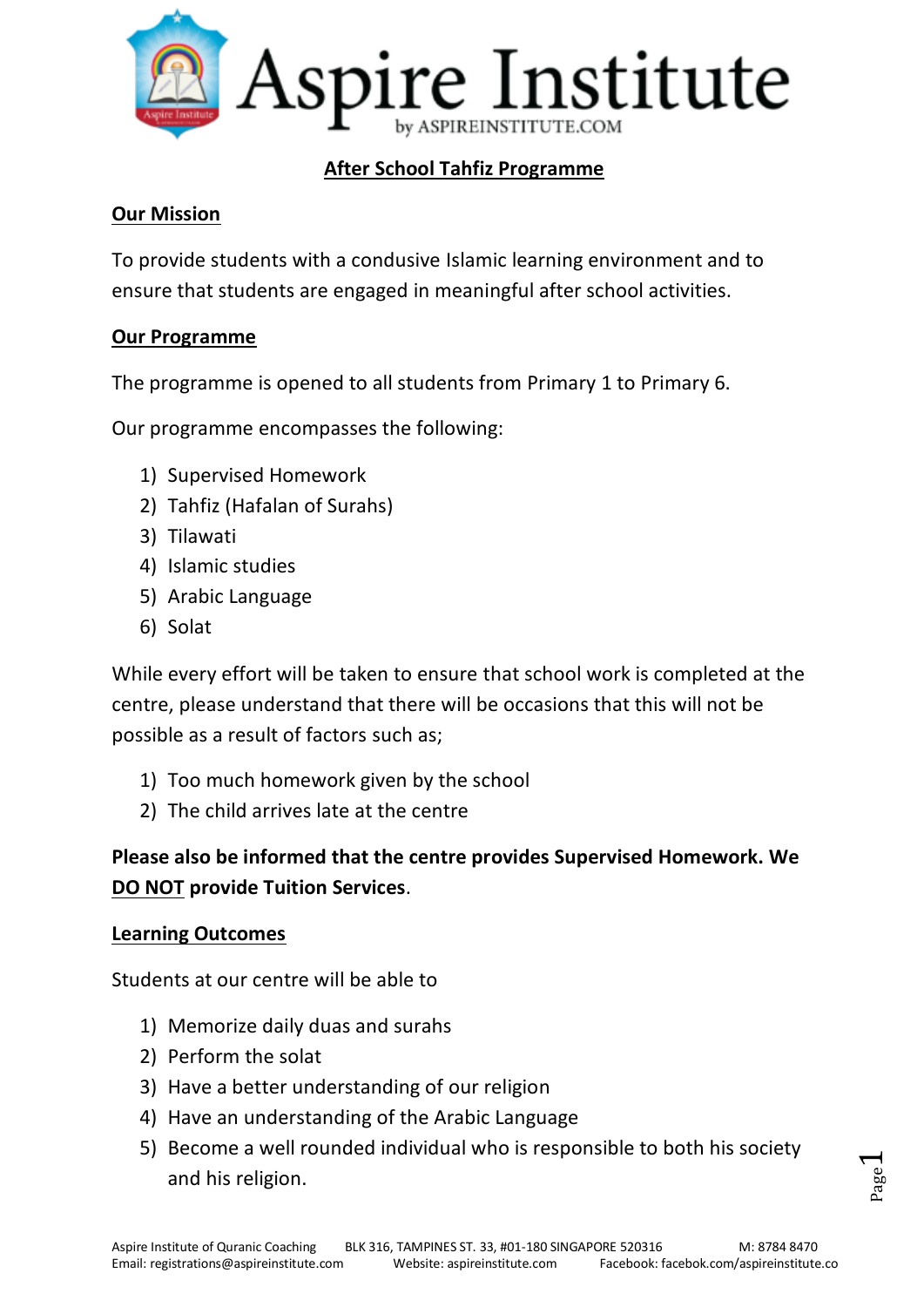

### **Assessments and Appraisals**

A termly progress report will be given to you so that you can track and monitor your child's progress

A half-yearly appraisal which will include assessments done by our Ustazahs will be presented to you for your reference. The files will be kept at the centre and will be returned to the child at the end of the year or when the child leaves the centre.

# **Rules and Regulations**

### **Attendance**

Attendance is compulsory on all school days (Mondays to Fridays) except for designated school holidays, campus closure days and public holidays.

# **Punctuality**

Your child is expected to observe punctuality. The programme commences at 1.30pm for the full day. **The programme ends at 6pm**. You are required to fetch your child **by 6.30pm**.

# **Meals**

The centre provides lunch and tea only. Lunch is catered and will be served between 1.30pm and 3.00pm. If you child will be having lunch at the centre, please ensure that your child arrives by 2.45pm. To avoid food wastage, you are required to inform us on the days your child will not be having lunch at the centre. Please complete the lunch reply slip attached below and keep our staff informed if there are any changes. The centre will provide light refreshments during tea break.

# **Attire**

Your child is required to put on home clothes while at the centre. As the children will be performing solat, please ensure that your child is appropriately dressed.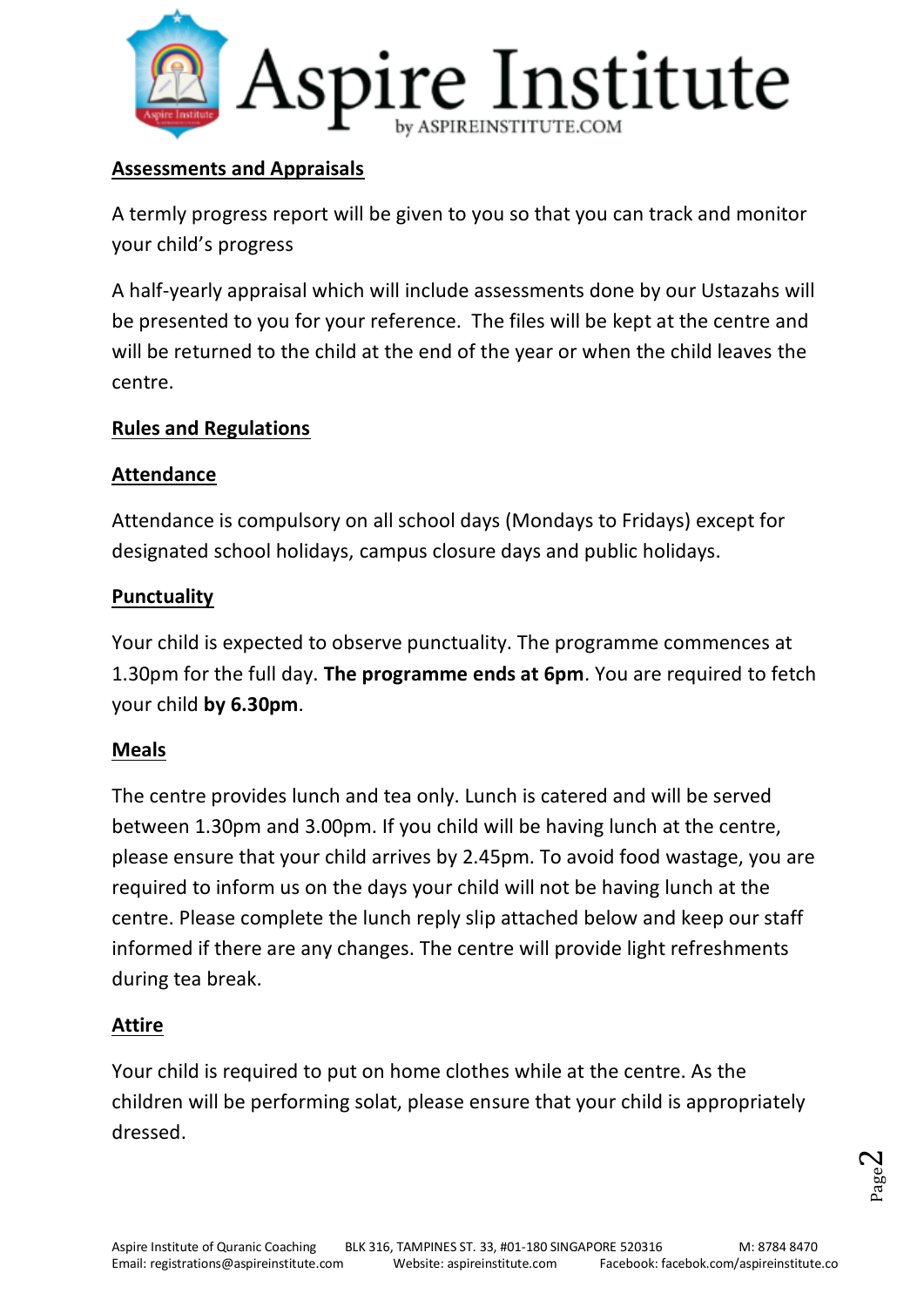

# **Health**

If your child has any of the following conditions, please consult a doctor and **DO NOT** send your child to the centre.

- 1) High temperature above 38 degrees Celsius
- 2) Vomiting or loose bowel motion
- 3) Cough, Runny nose, Flu
- 4) Sore Eyes
- 5) Rashes
- 6) Mumps
- 7) Chicken Pox
- 8) Hand, Foot and Mouth Disease

You are also required to inform the centre if your child has medical conditions such as Asthma, G6PD deficiency or any other medical conditions that require special attention. Please keep the centre informed of any drug or food allergy so that the necessary precautionary actions can be taken.

# **Daily Attendance**

You are required to inform our centre if your child is absent. If you require early dismissal, kindly inform our staff.

# **Full monthly fee is payable even if your child is absent.**

You are required to sign out when fetching your child home. In the event that a different person, (other than the usual person(s) is fetching your child home on a particular day), please provide our staff with the person's name and NRIC Number.

If your child will be going home daily on his/her own, you are required to inform the centre in writing. You child will still be required to sign out when leaving the centre.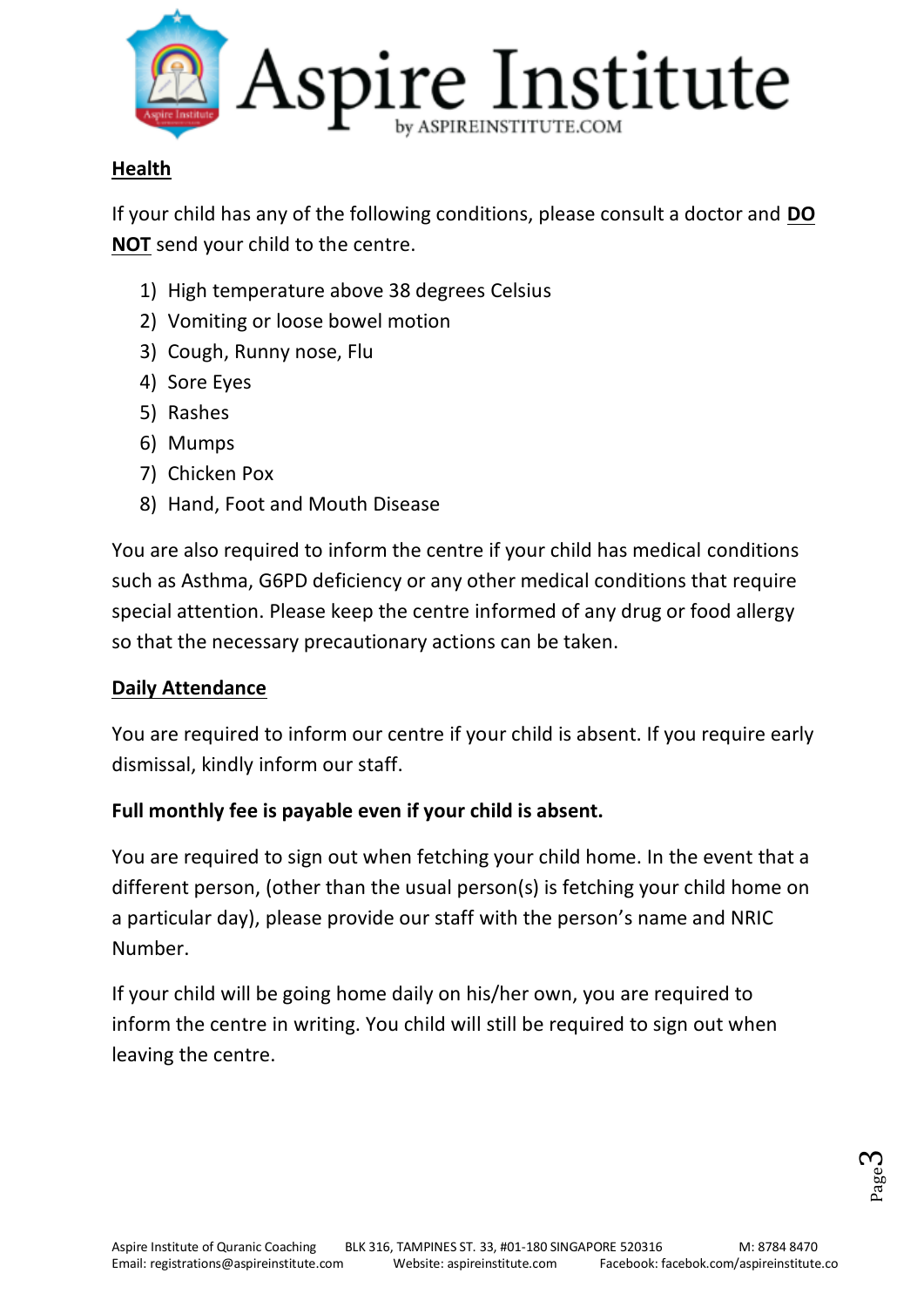

### **Late Pick-Up**

Our programme ends punctually at 6pm. You are required to fetch your child by 6.30pm. A late pick-up fee of \$10 will be charged for every block of 15 minutes starting from 6.30pm.The late pick up fee will be charged as follows:

6.31pm to 6.45pm - \$10

6.46pm to 7.00pm - \$20

7.01pm to 7.15pm - \$30

The late pick up fee is to be paid in cash to our staff on duty upon fetching your child home.

#### **Withdrawal**

You are required to give a two months' notice in writing by the third  $(3^{rd})$  day of the month if you wish to withdraw your child from the centre.

#### **Safety**

The safety of your child is paramount. In the event of an accident at the centre, our staff will send the child to the nearest clinic and parents will be informed immediately. **Parents will have to bear the cost of the medical expenses in full**.

Your child is not allowed to wear jewellery or to bring toys, electronic devices such as mobile phones and tablets to the centre. The centre, its staff and students will not be held responsible for the damage or loss of these items.

Label your child's belongings to avoid any loss.

#### **Update of Particulars**

It is your responsibility to inform us of any changes to your contact numbers or residential address.

$$
_{\rm Page}4
$$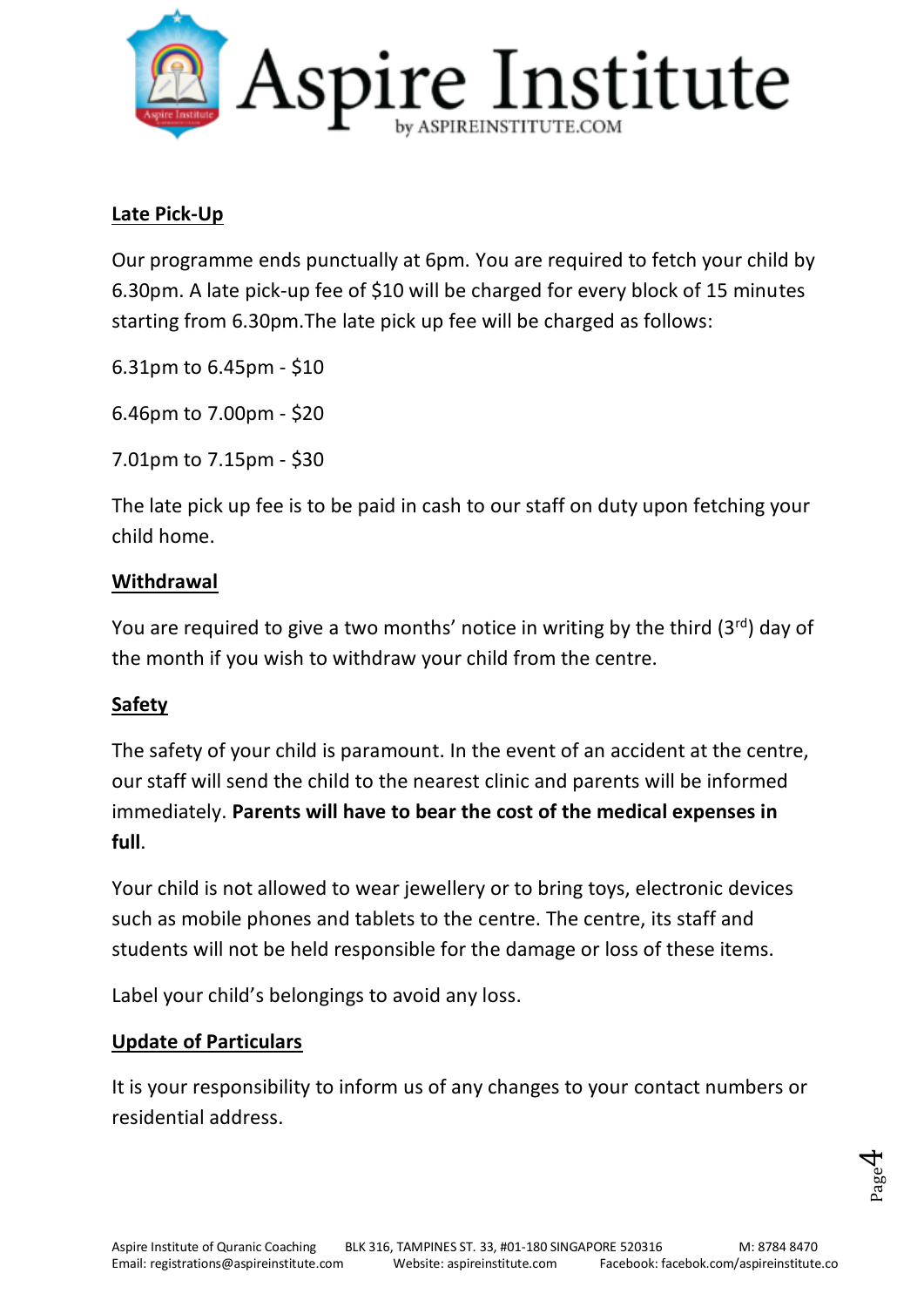

### **Fee Structure**

\$300 per month for full day daily programme (1.30pm to 6.30pm)

\$200 per month for full day weekly programme (twice weekly/1.30 to 6.30pm)

# **Fees to be paid upon enrolment**

**One month fee for the commencing month**

**One month fee for December**

**Registration fee - \$50 (non-refundable)**

# **Books and Stationery fee for Daily Programme**

Books, Worksheets and Stationery **- \$150** per academic year (non- refundable) **Books and stationery fee for Weekly Programme**

Books, Worksheets and Stationery **- \$150** per academic year (non- refundable)

**Full monthly fee is payable for all months. If there is a change in the fee structure, parents will be notified in writing 3 months in advance**.

# **Centre's Closure Days**

The centre will be closed on Saturdays, Sundays and all Public Holidays. We will also be closed on the following days;

- 1) The eve of Hari Raya Aidil Fitri
- 2) Second Day of Hari Raya Aidil Fitri
- 3) The eve of Hari Raya Aidil Adha
- 4) Second Day of Hari Raya Aidil Adha
- 5) 1<sup>st</sup> of Muharram (Islamic New Year)

The centre will remain open on Youth Day, Teachers' Day, Children's Day and all special school holidays such as the PSLE Exams and Marking Days.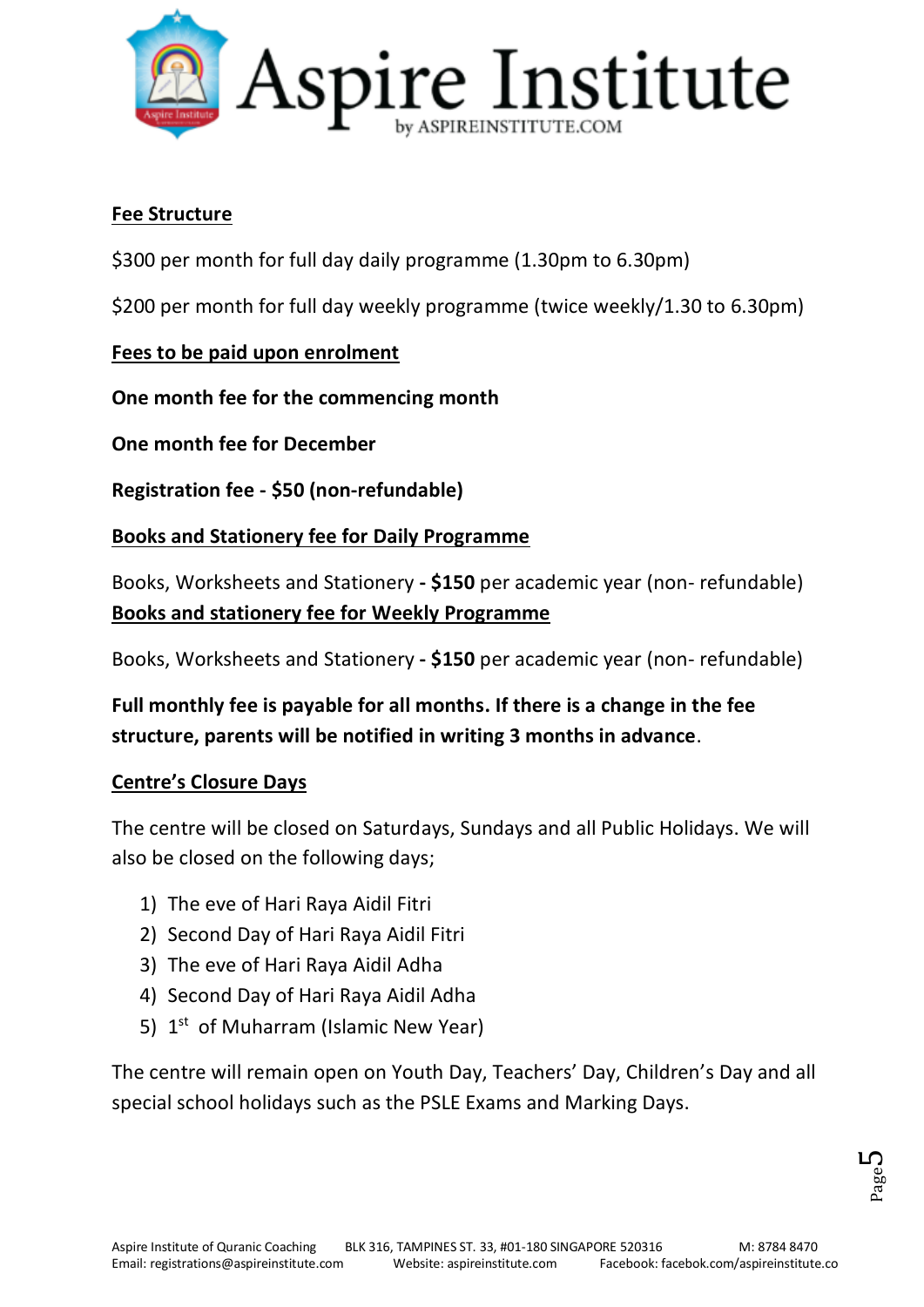

### **Campus Closure (School Term Break – 11 days per academic year)**

| Term 1 | $\mathcal{L}$     | <b>CAMPUS OPEN</b>                 |
|--------|-------------------|------------------------------------|
| Term 2 | $\sim$ 100 $\sim$ | 30th May - 31st May 2022 (2 days)  |
| Term 3 | $\sim$ 100 $\sim$ | <b>CAMPUS OPEN</b>                 |
| Term 4 | $\mathcal{L}$     | 21st - 22nd November 2022 (2 days) |
|        |                   | 26th - 30th December 2022 (1 week) |

#### **Continuation of Programme**

For parents who wish to continue with the programme the following year, the monthly fee for January will be collected in November. Full payment of fees will secure a place for your child and **you will not be required to pay the registration fee**. However, students who do not confirm their enrolment by December, their place will be given to the next student on the waitlist, and if they wish to re-register they will have to pay the registration fee when they reregister the following year.

#### **Exclusions**

The centre reserves the right to exclude or refuse admission to a child if the child has conditions in which our staffs is not trained to manage or if the child has behavioural conditions that will pose a threat or be disruptive to the management and implementation of our programme.

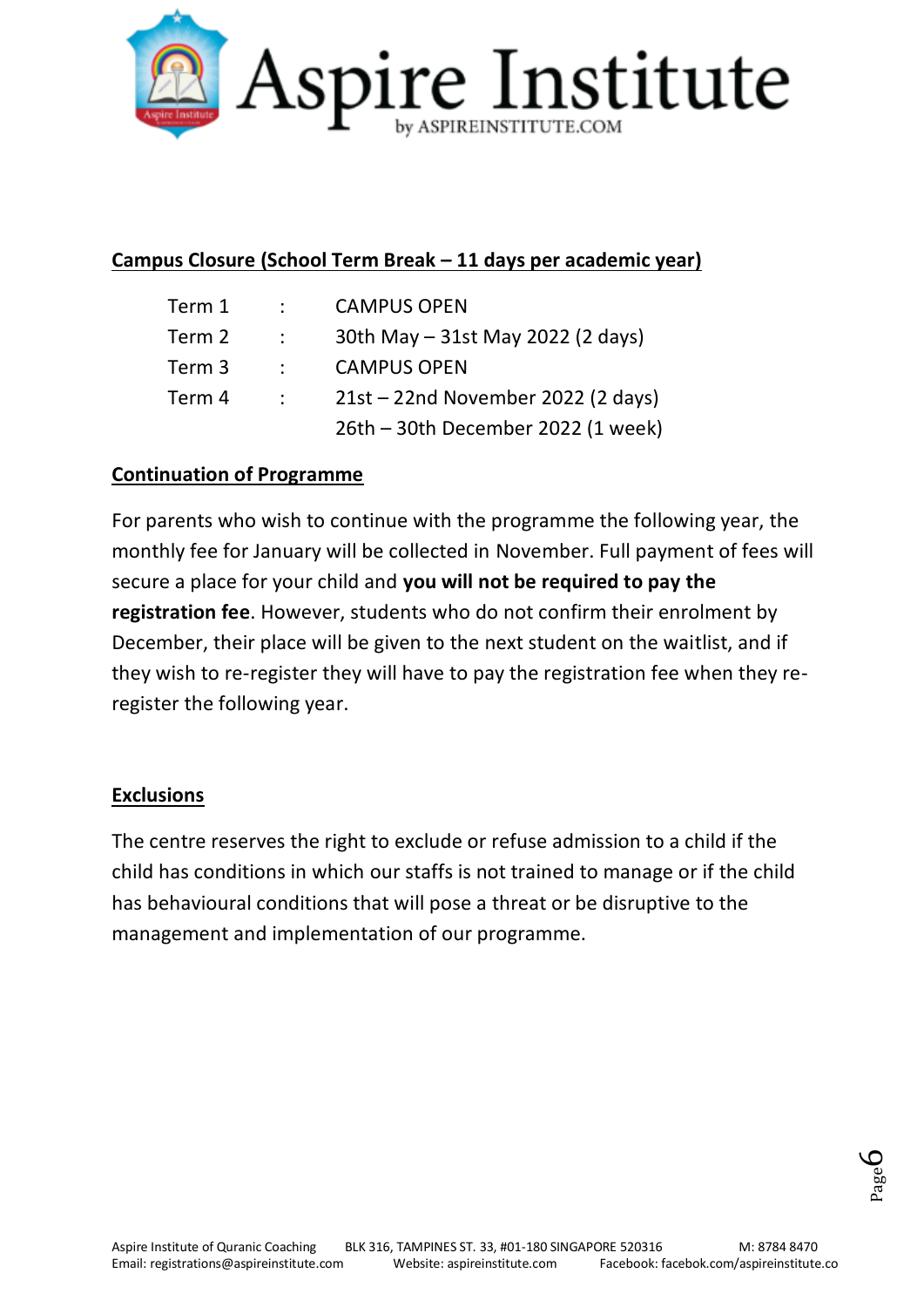

# **Declaration**

I, the undersigned, hereby confirm that I have read and understood the terms and conditions related to my child's enrolment at The Aspire Institute After School Tahfiz Programme. I agree to abide by these rules and regulations.

| Name of Parent/ Guardian: |                                |  |
|---------------------------|--------------------------------|--|
| Name of Child/Ward:       |                                |  |
| Parent's NRIC:            | Child's B/C No:                |  |
| Date:                     | Parent's/Guardian's Signature: |  |

# **Lunch Reply Slip**

My child will be having lunch at the centre on the following days.

# **Please tick accordingly**

| Monday    | ſ              |                          |
|-----------|----------------|--------------------------|
| Tuesday   | L              | $\overline{\phantom{a}}$ |
| Wednesday | $\overline{1}$ | $\overline{\phantom{a}}$ |
| Thursday  | ſ              | 1                        |
| Friday    | ſ              | 1                        |
| Everyday  |                |                          |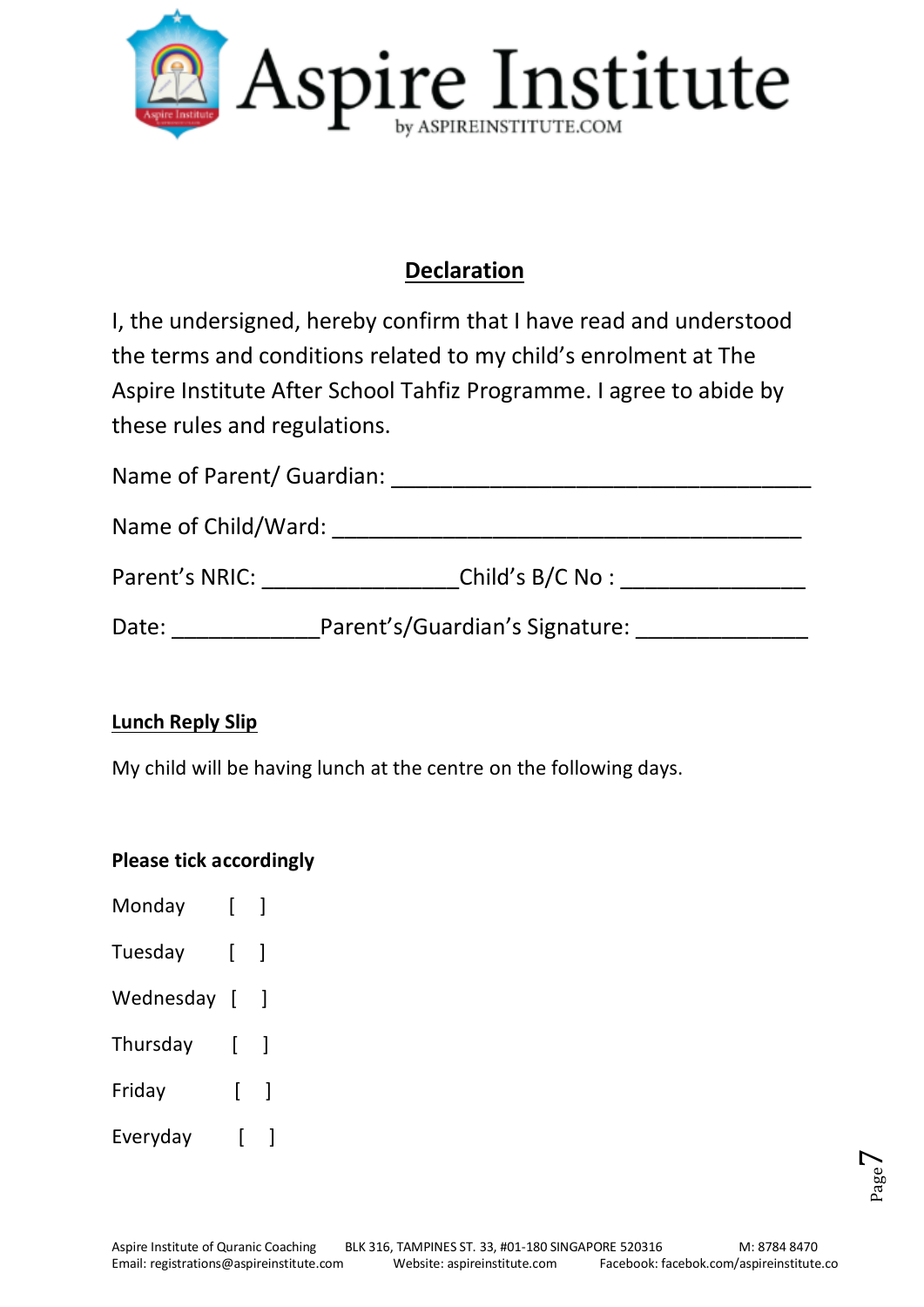

**\_\_\_\_\_\_\_\_\_\_\_\_\_\_\_\_\_\_\_\_\_\_\_\_\_\_\_\_\_\_\_\_\_\_\_\_\_\_\_\_\_\_\_\_\_\_\_\_\_\_\_\_\_\_\_\_\_\_\_\_\_\_\_\_\_ \_\_\_\_\_\_\_\_\_\_\_\_\_\_\_\_\_\_\_\_\_\_\_\_\_\_\_\_\_\_\_\_\_\_\_\_\_\_\_\_\_\_\_\_\_\_\_\_\_\_\_\_\_\_\_\_\_\_\_\_\_\_\_\_\_**

**\_\_\_\_\_\_\_\_\_\_\_\_\_\_\_\_\_\_\_\_\_\_\_\_\_\_\_\_\_\_\_\_\_\_\_\_\_\_\_\_\_\_\_\_\_\_\_\_\_\_\_\_\_\_\_\_\_\_\_\_\_\_\_\_\_ \_\_\_\_\_\_\_\_\_\_\_\_\_\_\_\_\_\_\_\_\_\_\_\_\_\_\_\_\_\_\_\_\_\_\_\_\_\_\_\_\_\_\_\_\_\_\_\_\_\_\_\_\_\_\_\_\_\_\_\_\_\_\_\_\_**

**\_\_\_\_\_\_\_\_\_\_\_\_\_\_\_\_\_\_\_\_\_\_\_\_\_\_\_\_\_\_\_\_\_\_\_\_\_\_\_\_\_\_\_\_\_\_\_\_\_\_\_\_\_\_\_\_\_\_\_\_\_\_**

### **Allergies or Food Restrictions**

# **Any Other Information(Medical/ Transport/Fetching Arrangements)**

|  | (HP)                                                                                                                                                                                                                                                                                                                                                                                                                                                                                                                                                                                                                                                                                                                                                                                                                                        |
|--|---------------------------------------------------------------------------------------------------------------------------------------------------------------------------------------------------------------------------------------------------------------------------------------------------------------------------------------------------------------------------------------------------------------------------------------------------------------------------------------------------------------------------------------------------------------------------------------------------------------------------------------------------------------------------------------------------------------------------------------------------------------------------------------------------------------------------------------------|
|  |                                                                                                                                                                                                                                                                                                                                                                                                                                                                                                                                                                                                                                                                                                                                                                                                                                             |
|  | Name of Parent /Guardian: Name of Parent /Guardian:<br>NRIC No : Note that the set of the set of the set of the set of the set of the set of the set of the set of the set of the set of the set of the set of the set of the set of the set of the set of the set of the set of the<br>$\mathrel{\mathop:}=$ $\mathrel{\mathop:}=$ $\mathrel{\mathop:}=$ $\mathrel{\mathop:}=$ $\mathrel{\mathop:}=$ $\mathrel{\mathop:}=$ $\mathrel{\mathop:}=$ $\mathrel{\mathop:}=$ $\mathrel{\mathop:}=$ $\mathrel{\mathop:}=$ $\mathrel{\mathop:}=$ $\mathrel{\mathop:}=$ $\mathrel{\mathop:}=$ $\mathrel{\mathop:}=$ $\mathrel{\mathop:}=$ $\mathrel{\mathop:}=$ $\mathrel{\mathop:}=$ $\mathrel{\mathop:}=$ $\mathrel{\mathop:}=$ $\mathrel{\mathop:}=$<br>$\mathbf{1}$ , and $\mathbf{1}$ , and $\mathbf{1}$ , and $\mathbf{1}$ , and $\mathbf{1}$ |

**\_\_\_\_\_\_\_\_\_\_\_\_\_\_\_\_\_\_\_\_\_\_\_\_\_\_\_\_\_\_\_\_\_\_\_\_\_\_\_\_\_\_\_\_\_\_\_\_\_\_\_\_\_\_\_\_\_\_\_\_\_\_\_\_**